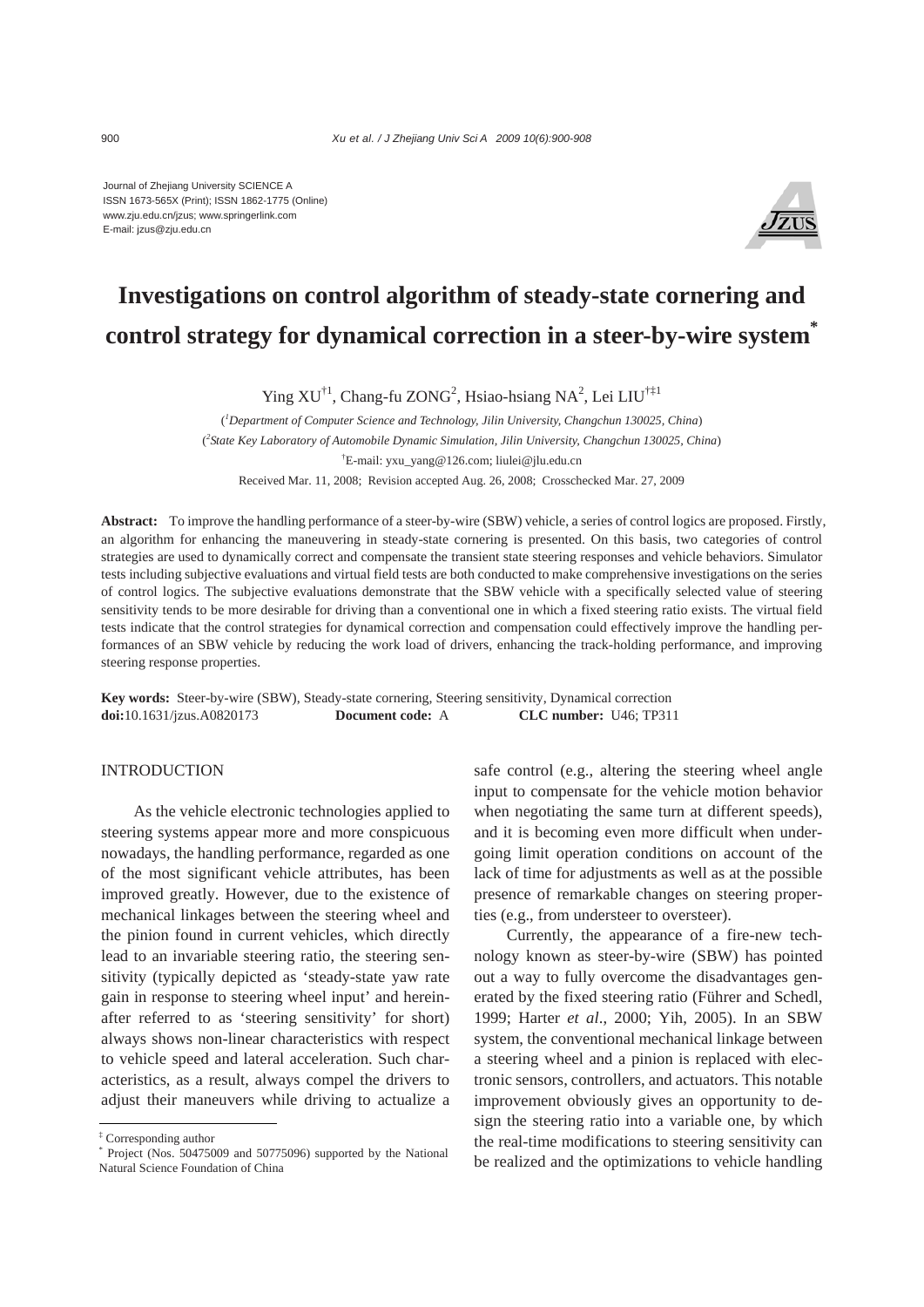performances can thus be achieved.

Researches on SBW have been widely and rapidly developed in Japan and western countries nowadays. Tajima *et al*.(1998; 1999) first established the control logics on steering properties based on a study of driver behaviors when negotiating a steady-state cornering (Takimoto, 1997); however, they did not consider the motion control in transient state. Segawa *et al*.(2000; 2002) researched the stability control of SBW vehicles. In recent years, studies on control strategies of the SBW vehicle have shifted to the designing of the hand wheel torque (Chai *et al*., 2004; Hiraoka *et al*., 2006). In contrast to Japanese researchers, researchers from western countries inclined to address the process of manufacturing real SBW prototypes, with little attention on the investigations of steering control strategies. Correspondingly, the steering ratio of the SBW prototypes was either set according to the theory generated by Tajima (Yao, 2006) or designed empirically as a function of the vehicle speed (Kaufmann *et al*., 2001; Cesiel *et al*., 2006; Verschuren and Duringhof, 2006).

Deriving from the theories generated by (Tajima *et al*., 1998; 1999; Segawa *et al*., 2000; 2002), this paper proposes a series of control logics to improve the handling dynamics of an SBW vehicle integrally, including both the steady-state cornering maneuvering and the transient state steering response characteristics. In Section 2, an algorithm with the concept of 'ideal steering ratio' is proposed to enhance the steady-state cornering maneuvering of an SBW vehicle, and corresponding subjective evaluations on the driving simulator are conducted to investigate the availability of this algorithm. On this basis, two categories of control strategies are proposed in Section 3 for a better handling performance in transient state by reducing the work load of drivers, enhancing the track-holding ability, and improving steering response properties. Experimental approaches by means of virtual field simulator tests are then employed to examine the effects of the implementation of each strategy.

## ALGORITHM TO MAINTAIN THE STEERING SENSITIVITY CONSTANT

It is assumed that if the steering sensitivity of a vehicle remains unchanged regardless of the vehicle

speed and lateral acceleration when passing through a curve, a more precise feed-forward steering control could be easily achieved by drivers; at the same time, the necessity of feedback adjustments might be minimized (Takimoto, 1997). Besides reduction in the work load of drivers and enhancement in the handling performances of a vehicle in terms of the 'steering positioning control performances' and the 'evasive maneuverability' (Tajima *et al*., 1998), such steadystate response properties can also lead to improvement in the limit driving performances (e.g., to avoid the mutation of steering properties).

In a real SBW vehicle, it is the steering actuator that fulfils the task of steering. Hence, the speed ratio between the steering wheel and the steering actuator can be designed variably by adopting corresponding control logics on the actuator. In this section, a control algorithm with the concept of the 'ideal steering ratio' is proposed to maintain the steering sensitivity.

#### **Ideal steering ratio**

The 'ideal steering ratio' is referred to as a numerical variable speed ratio of the steering wheel angle to the front wheel angle that could keep the steering sensitivity unchanged. This is the most important parameter adopted by the algorithm proposed in this section, and is important for the designing of SBW systems.

To explain the 'ideal steering ratio' in detail, the steering gain  $G_{\delta_m}^r$ , referred to as the stead-state yaw rate gain of a vehicle in response to the front wheel angle, is pre-defined as follows:

$$
G_{\delta_{\rm fw}}^r = r / \delta_{\rm fw}, \qquad (1)
$$

where *r* represents the yaw rate of a vehicle in steady state and  $\delta_{\text{fw}}$  is the corresponding front wheel angle.

As previously mentioned, the steering sensitivity of a vehicle is typically depicted as the steady-state yaw rate gain in response to the steering wheel input. Hence, we have

$$
G_{\delta_{\rm sw}}^r = r / \delta_{\rm sw}, \qquad (2)
$$

where  $\delta_{sw}$  is the steering wheel angle.

Combining Eqs.(1) and (2) leads to

$$
G_{\delta_{\rm sw}}^r = G_{\delta_{\rm fw}}^r \cdot \delta_{\rm fw} / \delta_{\rm sw}.
$$
 (3)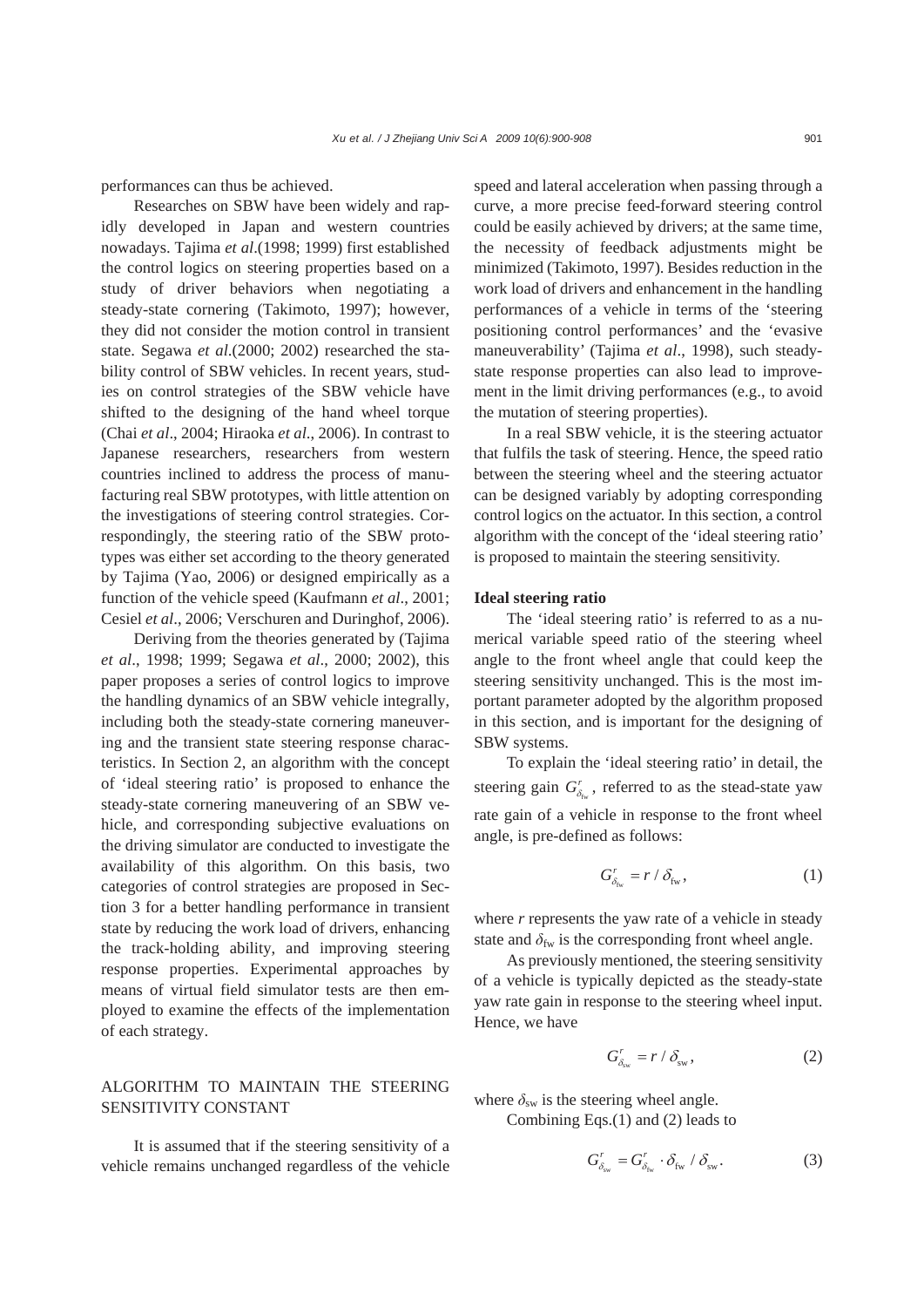$\delta_{\rm fw}/\delta_{\rm sw}$  might be formally regarded as the reciprocal of the steering ratio of a vehicle. So Eq.(3) can be rewritten as

$$
G_{\delta_{\rm sw}}^r = G_{\delta_{\rm fw}}^r / i_{\rm s},\tag{4}
$$

where  $i_s = \delta_{fw}/\delta_{sw}$  is the nominal steering ratio of an SBW vehicle.

As expected, if  $G_{\delta_{sw}}^r$  is kept as a constant, it will be easier to achieve more precise maneuver during driving. Therefore, the key, by Eq.(4), is to keep the ratio of  $G_{\delta_{fw}}^r$  to *i*<sub>s</sub> unchanged. Here, a reasonable *i*<sub>s</sub> to realize this conception is regarded as the 'ideal steering ratio'.

### **Computation of the 'ideal steering ratio'**

With the assumption of the yaw rate gain in response to the front wheel angle,  $G_{\delta_{\text{fw}}}^r$  can be obtained; meanwhile, a suitable value can be set to the steering sensitivity,  $G_{\delta}^r$ . Thus, the 'ideal steering ratio' can be easily calculated by Eq.(4). In this subsection, computer simulations based upon the 29-DOF (degree of freedom) real-time vehicle dynamics model (Guan *et al*., 2001) are conducted to demonstrate the computation of the 'ideal steering ratio', and then simulator tests are carried out to determine a suitable value for  $G_{\delta_m}^r$ .

The 29-DOF real-time vehicle dynamics model (Fig.1) was developed by the State Key Laboratory of Automobile Dynamic Simulation, Jilin University, China. This vehicle model was primarily constituted by six sub-models: engine model, steering model, power train model, braking model, vehicle body model, and tire model. Here, a unified semiempirical tire model (Guo and Ren, 1999) was adopted to maintain a high accuracy of the simulations.

Computer simulations on the steady-state circular driving behaviour test (ISO 4138) have been conducted separately at five different speeds (40, 60, 80, 100, and 120 km/h) to examine the steady-state values of the yaw rate at different front wheel angles. Fig.2a shows the relationship between the yaw rate and the front wheel angle under these conditions in terms of a series of fitted curves. After successfully recording the yaw rate values at each front wheel angle, the yaw rate gain in response to the front wheel angle,  $G_{\delta_{m}}^{r}$ , can be calculated by Eq.(1). Fig.2b plots the calculated steering gain  $G_{\delta_{\text{fw}}}^r$  at each front wheel angle. If a suitable value can be evaluated for  $G^r_{\delta_m}$ , the 'ideal steering ratio' can be easily calculated by Eq.(4). Fig.2c shows the fitted 'ideal steering ratio' at each front wheel angle with the value of  $G_{\delta_{sw}}^r$  set to be  $0.5 s^{-1}$ .



**Fig.1 Architecture of the 29-DOF vehicle model**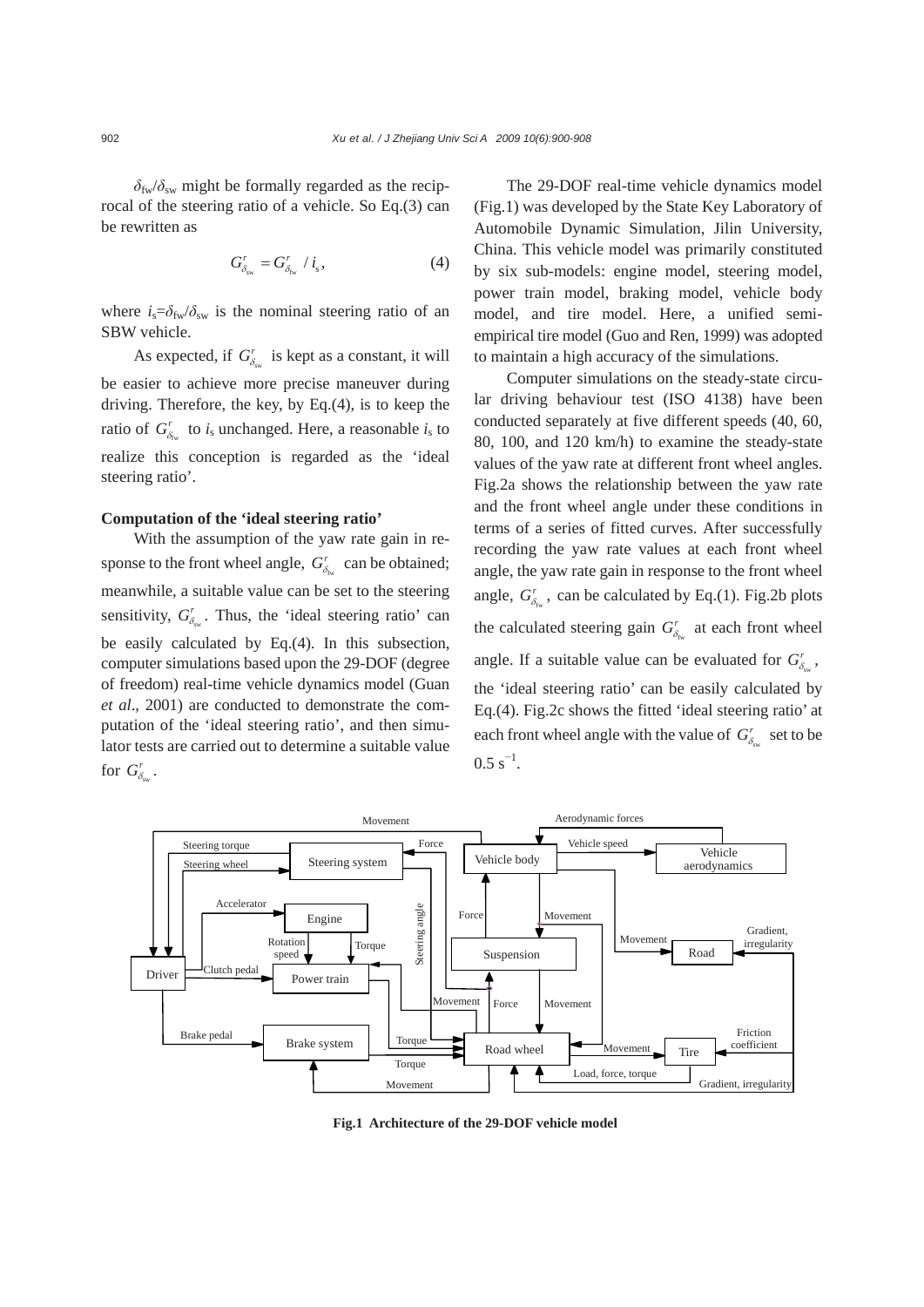

**Fig.2 Relationship between the yaw rate (a), the steering sensitivity (b), the 'ideal steering ratio' (c) and the front wheel angle**

It is demonstrated that in a real SBW vehicle, the steering actuator has taken on the task of cornering entirely, and it is also indicated that the 'ideal steering ratio' represents a variable speed ratio between the steering wheel and the front wheel. Therefore, a means to relate the swerving motion of front wheels to the steering input of drivers is needed to be devised for the implementation of the 'ideal steering ratio'. It is designed to be a multiplex function in response to the steering wheel angle  $\delta_{sw}$  and the vehicle speed *u* based on Fig.2, so as to actualize the practicality of this algorithm in a real SBW system.

As the relationship between the recorded yaw rates and front wheel angles under each speed condition is revealed in Fig.2a, the relationship between the steering angle  $\delta_{sw}$  and the front wheel angle  $\delta_{fw}$  can be revealed by Eq.(2) (as previously mentioned,  $G_{\delta_{sw}}^r$  is

set to be  $0.5 \text{ s}^{-1}$ ). Thus, it is possible to establish an *i*<sub>s</sub> function of the steering wheel angle  $\delta_{sw}$  and the vehicle speed *u* according to Fig.2b. Fig.3 shows the 3D plot of the  $i<sub>s</sub>$  surface.



**Fig.3** Three-dimensional plot of the  $i_s$  surface

## **Determination of a suitable**  $G_{\delta_{\infty}}^r$

In an SBW system, the yaw rate gain in response to the steering wheel input,  $G^r_{\delta}$ , is set to be a constant to enhance handling performances of a vehicle. However, the value of  $G_{\delta_{sw}}^r$  itself would also have a distinct influence on the motion responses of an SBW vehicle in steady state. For this reason, investigations on the determination of a suitable  $G_{\delta_{sw}}^r$  are required. In this subsection, subjective evaluations on driving simulator are carried out to fulfill this task.

Ten drivers, aging from 32 to 45, with an average driving experience of approximately 8 years, were invited to participate in this test with the use of the ADSL (Automobile Dynamic Simulation Laboratory) driving simulator (Guo *et al*., 1999). The configuration and operation of the ADSL simulator are shown in Fig.4. With a real car installed in it, a true-to-nature driving environment was provided for the test drivers. The vehicle model employed in this simulator is the 29-DOF real-time vehicle dynamics model mentioned above. After inserting the algorithm with the concept of the 'ideal steering ratio' into the steering module, simulator tests in terms of subjective evaluations were performed to determine a more acceptable  $G^r_\delta$ .

Three levels of the steering ratio marked as CONSR, G1 and G2 were projected for the test. For each level, three test conditions, involving the double lane change test (ISO 3888-1, at 80 km/h), the steady-state circular driving behavior test (ISO 4138, with a constant radius of 40 m and a lateral acceleration of 5  $\text{m/s}^2$ ), and the pylon course slalom test (GB/T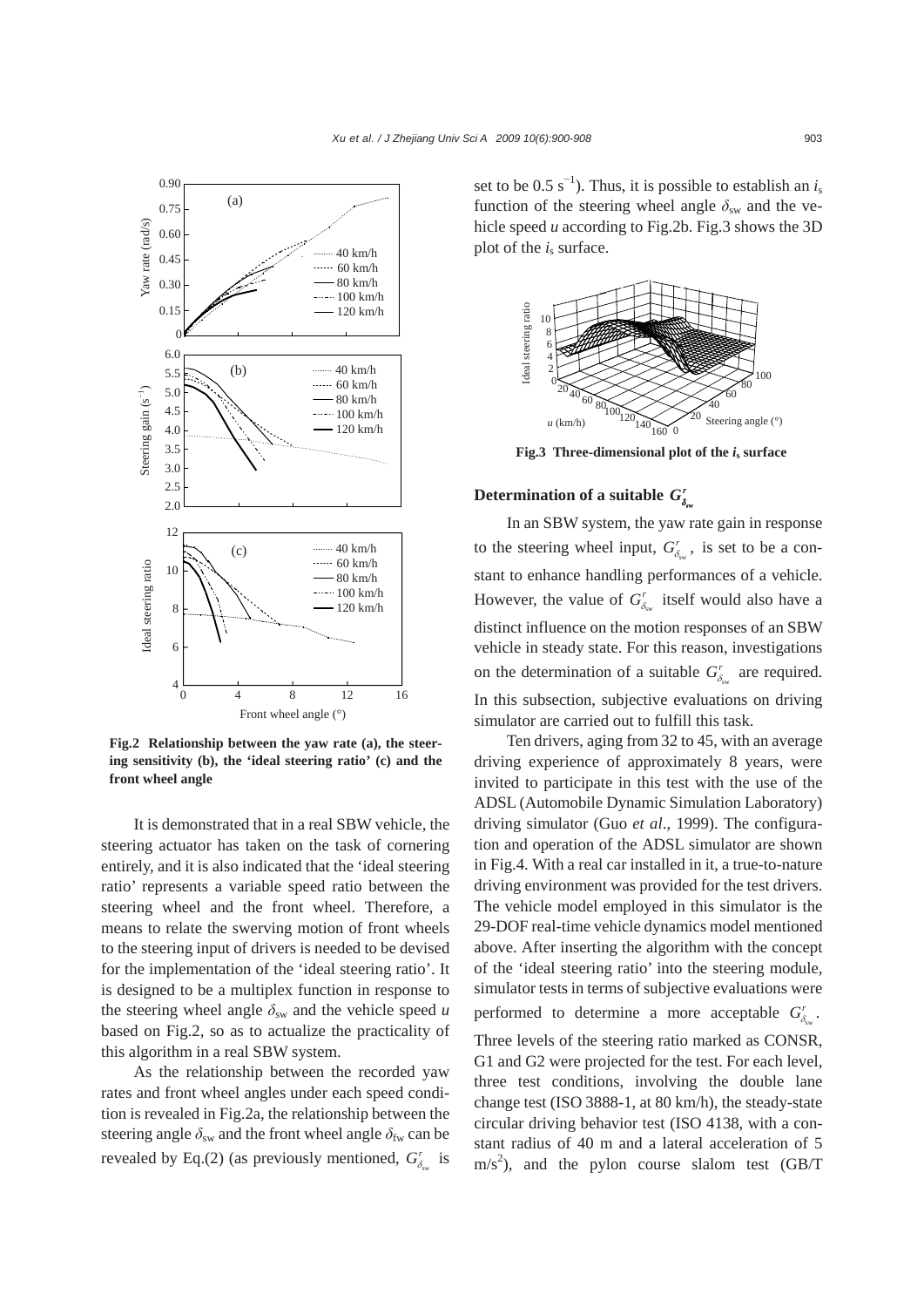6323.1-94, at 80 km/h) were selected to give a comprehensive judgment to each steering ratio level. Here, CONSR is referred to as the conventional steering system with a fixed steering ratio of 16.3375, while G1 and G2 suggest the properties of the 'ideal steering ratio' registered from  $G_{\delta_{sw}}^r = 1.0 \text{ s}^{-1}$  and  $G_{\delta_{\rm sw}}^r = 0.5 \text{ s}^{-1}$ , respectively. The value of the fixed steering ratio provided above was measured from the real car installed in the ADSL simulator for this test. With all the parameters in the vehicle model set to be the same as those of a real one, the comparison between the different modes of steering ratios is expected to be fair.



**Fig.4 Configuration and operation of the ADSL driving simulator**

During the tests, drivers were required to apperceive carefully the handling attributes and the vehicle responses at each steering ratio level on the simulator and then present the feelings in conformity to their driving experience. After completing the role in a single test, 10 ratings from the poorest to the best marked as numbers 1 to 10 were offered as a criterion to judge the handling performance. The step-to-step procedure of the test was arranged as follows:

(1) To become familiar with the ADSL driving simulator, test drivers were firstly given a training period in which each of them should drive in the virtual environment of pylon course slalom test pad at 80 km/h totally for 45 min or longer (depending on the driver's requirement). During this period, only the conventional fixed steering ratio was provided for each driver to minimize the potential difference between driving a real car and a simulator. The time span of 45 min proved to be adequate for their familiarity with the driving simulator.

(2) After being trained, drivers were required to have each of the three listed test courses experienced for five times or more, till they were confident of making a decision on the feeling rate for a single test. Here, the test courses were selected in random order.

(3) Average calculating operations were conducted for the scores of each of the three steering ratio levels experienced by 10 drivers, and a standardized method was used to give a clear sight of the test results.

Fig.5 illustrates the standardized test results, showing that the handling performances of an SBW vehicle at the two selected steering sensitivities can be effectively improved compared with a conventional vehicle. The test results also show that within the introduced SBW steady-state algorithms, the value of  $G_{\delta_{sw}}^r$  itself could have a distinct influence on drivers' maneuvering behaviors and habits, where the level of G2 ( $G_{\delta_{\rm sw}}^r$  = 0.5 s<sup>-1</sup>) will be considered a more desirable pattern for driving. It is expected that the participation of more drivers with different ages, sexes, driving experience, etc. in further investigations will present a more comprehensive and reliable conclusion on this issue.



**Fig.5 Standardized simulator test results for determination of**  $G^r_\delta$ 

## CONTROL STRATEGIES TO DYNAMICALLY CORRECT TRANSIENT STATE STEERING RE-**SPONSES**

An algorithm with the concept of the 'ideal steering ratio' was proposed and established to improve the handling performances of a vehicle in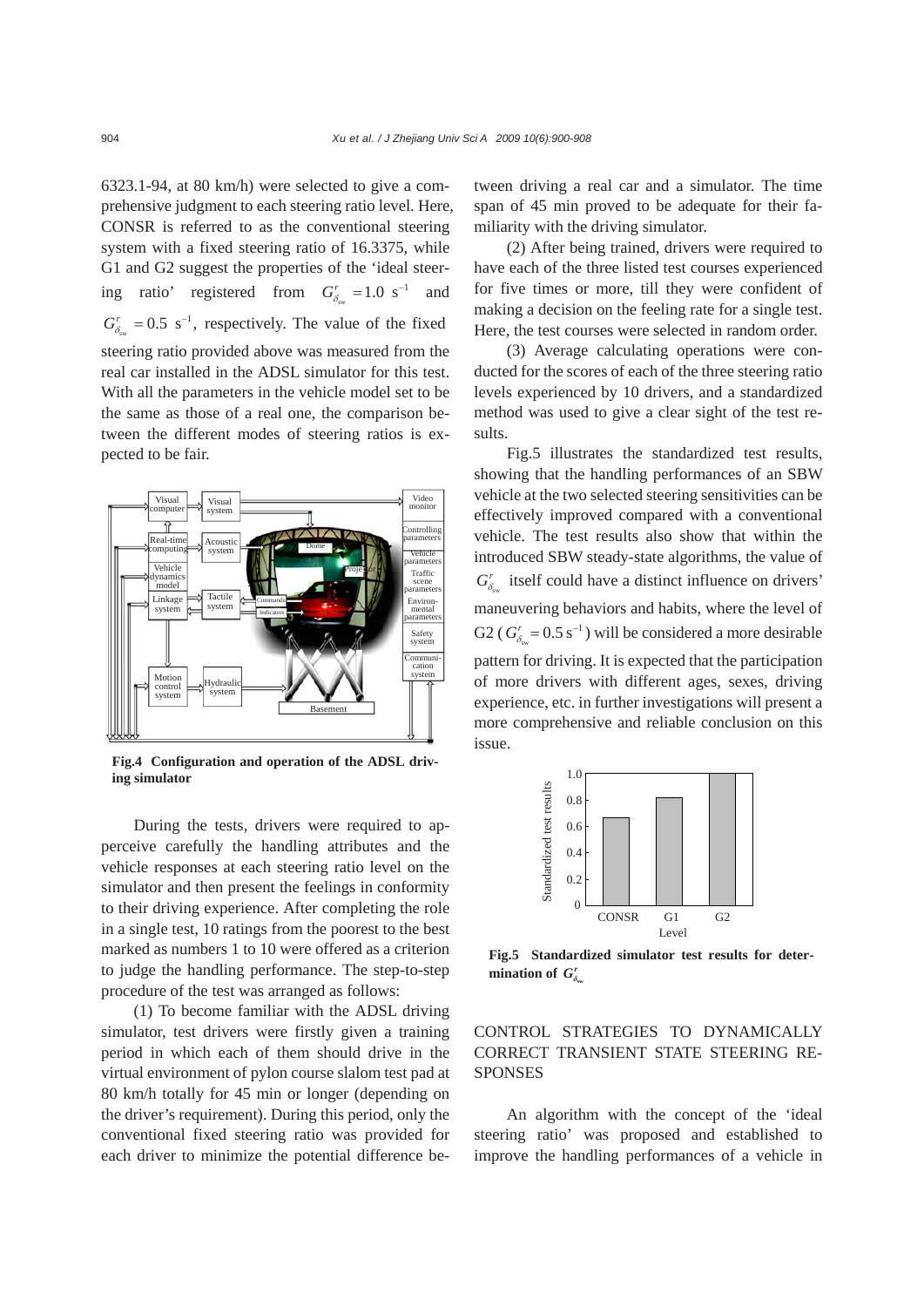relation to the steady-state cornering. However, the motion response of an SBW vehicle in transient state when negotiating a turn should also be paid great attention to for its significant impact on the handling dynamics and the quality of stability. In this section, we study the control strategies of dynamically correcting and compensating the transient state steering responses of an SBW vehicle for realizing better stability performances.

## **Characterizations of the transient state control strategies**

The control strategies can be divided into two categories, namely the yaw rate feedback control (hereinafter expressed as 'yaw rate control') and the yaw rate – lateral acceleration integrated feedback control (hereinafter expressed as 'integrated control' for short) by the features of the feedback component.

1. Yaw rate control

Fig.6 shows the block diagram of the strategy of yaw rate control, where the target front wheel angle  $\delta_{f_w}^*$  of an SBW system is determined by incorporating the front wheel angle  $\delta_{FI}^*$  and the accessional front wheel angle  $\delta_{FB}^*$ . Here,  $\delta_{FI}^*$  is calculated by dividing the steering wheel angle  $\delta_{sw}$  by the 'ideal steering ratio'  $i_s$  while  $\delta_{FB}^*$  is generally decided by a model following control method (Nakajima *et al*., 1999) with a 2-DOF vehicle model. The 2-DOF model was used here as a reference, indicating an ideal motion response of the yaw rate and the lateral acceleration (Ellis, 1993).



**Fig.6 Block diagram of the yaw rate control**

Together with the target yaw rate  $r^*$ , the pre-defined steering gain *K*c, and the actual yaw rate *r* of the vehicle [the feedback component in this strategy can be obtained either by sensing (usually with a gyroscope) or by estimation (Gao *et al*., 2004; Wenzel *et al.*, 2006)], the value of  $\delta_{FB}^*$  can be registered. The

target yaw rate *r \** introduced here is expected to be an ideal motion response that primarily pertains to three parameters: vehicle speed *u*, wheel base *L*, and steering ratio *i*<sub>s</sub>.

2. Integrated control

The integrated control implements both the above-mentioned yaw rate feedback control and a lateral acceleration feedback logic to improve the yaw motion response and to develop the lateral stability performances of an SBW vehicle simultaneously. Fig.7 shows the control block diagram of this strategy. We can find that a feedback component value *S* is employed to generate the target front wheel angle  $\delta_{\text{fw}}^*$ . Here, *S* is referred to as a linear combination of *r*·*u*  and the lateral acceleration *ay*:

$$
S = K_1 a_y + K_2 r u,\tag{5}
$$

where  $K_1$  and  $K_2$  are the combination coefficients that may reflect the impact on the motion responses dominated by lateral acceleration and yaw rate, respectively. Specifically, when undergoing severe lateral wind, the lateral movement of a vehicle, rather than the yaw, is considered to be the dominant factor as for the motion response, and the value of  $K_1$  should be correspondingly set higher than  $K_2$ . But when encountering a side slip, the situation turns to be different. Here, the equation  $K_1 + K_2 = 1$  should also be guaranteed to convey the factual motion responses of a vehicle momently. Usually,  $K_1$  and  $K_2$  are both set to be 0.5 to keep a balance between the impacts of lateral movement and yaw. More details on the effects of *K*<sup>1</sup> and  $K_2$  will be explored in future investigations.



**Fig.7 Block diagram of the integrated feedback control**

#### **Simulator tests on transient control strategies**

Experimental approaches by means of simulator tests were conducted for a comprehensive understanding of the control strategies. We used the same ADSL driving simulator embedded with the same car as mentioned in Section 2.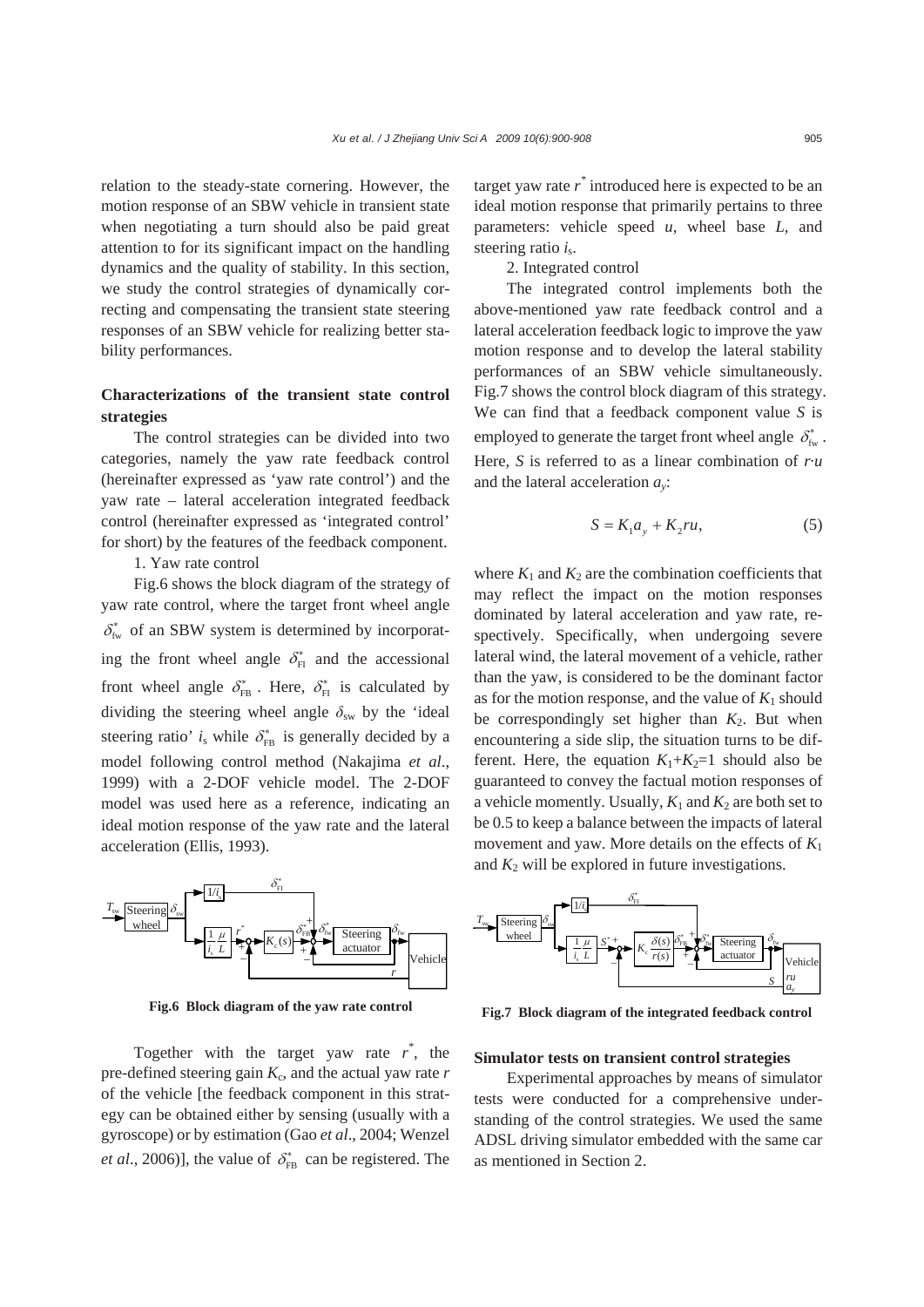The ISO double lane change test (ISO 3888-1) was employed as the test method. Four categories of steering systems, including the conventional steering system, the SBW systems with front wheel control (by adopting only the algorithm to maintain the steering sensitivity constant, without any feedback component), with yaw rate feedback control, and with the integrated control  $(K_1$  and  $K_2$  are both set to be 0.5), were introduced into the tests for comparison. Tests on low-adhesion roads were also performed and the test method was primarily referred to ISO 3888-1 but differed in the selection of the road adhesion coefficient and test speed. In such a case, the conventional steering system was excluded for its relatively low probability in passing through the test track. General information on the simulator tests is described in Table 1.

**Table 1 General information on simulator tests for high adhesion coefficient (0.9) and low adhesion coefficient (0.2)** 

| Parameter         | Description                            |                         |
|-------------------|----------------------------------------|-------------------------|
|                   | 0.9                                    | 0.2                     |
| Test speed (km/h) | 80                                     | 40                      |
| Test method       | ISO 3888-1                             | ISO 3888-1 <sup>*</sup> |
| Steering system   | Conventional:                          | Front wheel control;    |
| mode              | Front wheel control: Yaw rate control: |                         |
|                   | Yaw rate control;                      | Integrated control      |
|                   | Integrated control                     |                         |

\* Differ in the selection of the road adhesion coefficient and test speed

The results of simulator tests on the high-adhesion road are shown in Fig.8. Compared with the conventional steering system, the SBW system with various control strategies generally requires fewer steering wheel inputs during the entire test path (Fig.8a), which implies a reduction in the work load of drivers (Zong and Guo, 2000). Moreover, the integrated control needs the lowest steering angle input, then the raw rate control, and then the front wheel control. The motion responses in terms of lateral acceleration and yaw rate generated by the integrated control tend to be more rapid than those of other modes while the amplitude is relatively small (Figs.8b and 8c). Such features suggest that the integrated control mode denotes a better handling performance and a higher quality of stability (Abe and Chen, 1998). It is shown in Fig.8d that the ISO double lane change test could be better fulfilled by the integrated control than by any other steering system modes, which indicates a superior track-holding ability. Thus, a safety maneuvering can be successfully achieved.

Fig.9 shows the results of simulator tests on the low-adhesion road. Compared with the front wheel control strategy, although the steering angle inputs generated by the yaw rate control and the integrated control are somewhat higher, the maneuvers, in terms of frequent correction (just like oscillation) on the steering wheel found in the front wheel control



**Fig.8 Results of simulator tests on a high-adhesion road**  (a) Steering wheel angle; (b) Lateral acceleration; (c) Yaw rate; (d) Lateral displacement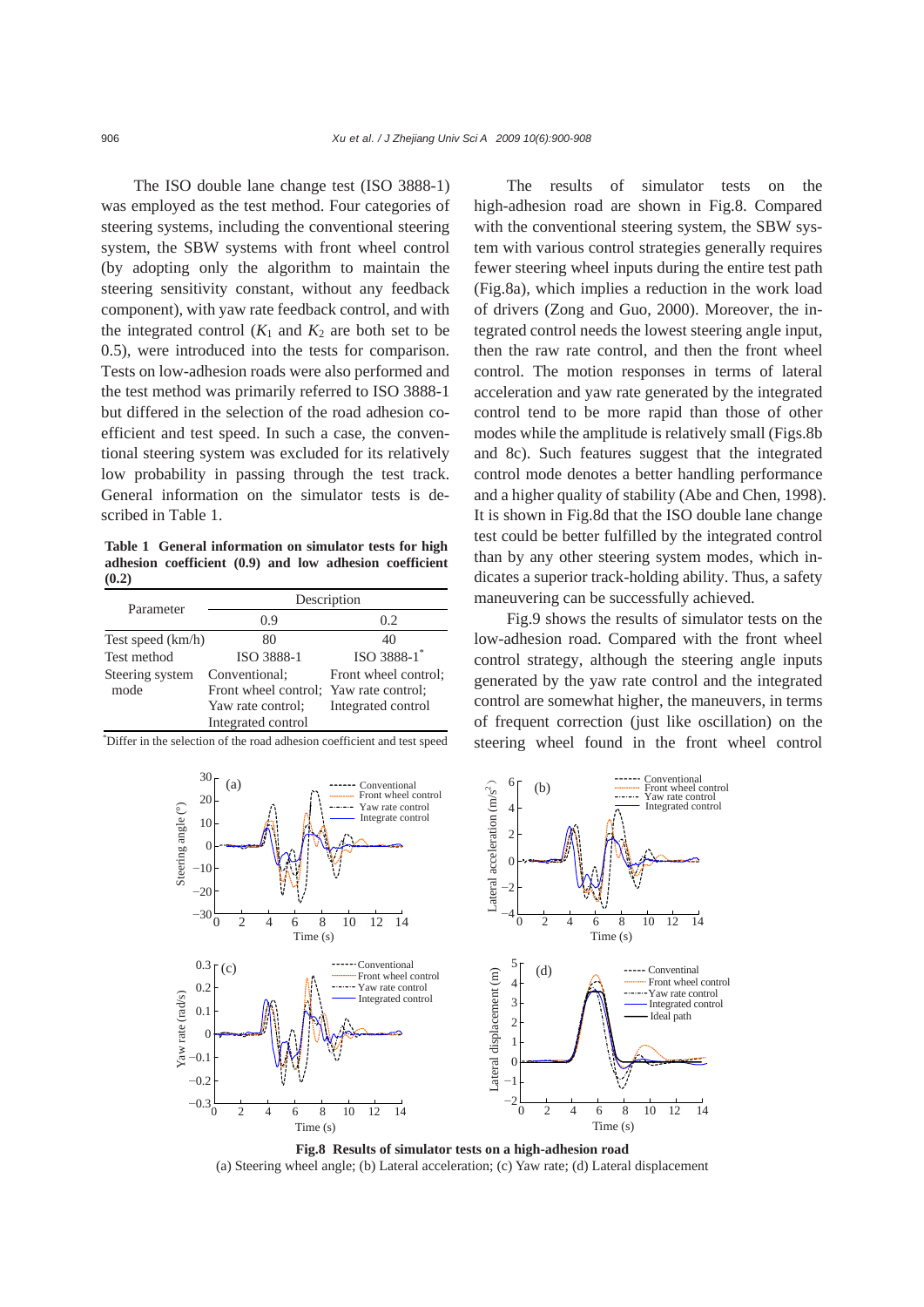

**Fig.9 Results of simulator tests on a low-adhesion road**  (a) Steering wheel angle; (b) Lateral acceleration; (c) Yaw rate; (d) Lateral displacement

to maintain a suitable attitude at the final section of the test track, can be avoided (Fig.9a). This feature suggests that, with the introduction of feedback, the driver could pass the lane change test on low-adhesion roads more easily, without experiencing bustling maneuvers. There are no significant differences between the yaw control and the integrated control, as seen in Figs.9a~9c. The running paths in relation to the two feedback control strategies are nearly the same but differ a bit at the second lane-changing position (Fig.9d). With the integrated control there is little lag between the steering wheel input and vehicle behavior responses, so the driver can make a better track-holding maneuvering.

#### **CONCLUSION**

To improve the steady-state cornering response characteristics of a vehicle, an algorithm to maintain the steering sensitivity was introduced in this study. Experimental approaches by means of simulator tests were conducted to examine the availability of this algorithm. Test results showed that the distribution of steering sensitivity  $G_{\delta_{sw}}^r$  has a distinct influence on the motion responses of an SBW vehicle and can be considered a more desirable driving pattern for drivers when  $G_{\delta_{sw}}^r$  is set to be 0.5 s<sup>-1</sup>.

On this basis, two categories of control strategies, the yaw rate control and the integrated control, were presented with the aim of dynamically correcting and compensating for the transient state steering responses. Simulator tests in terms of double lane change test were employed to have a comprehensive validation on each strategy. As a result, it is indicated that on high-adhesion roads, the integrated control could effectively reduce the workloads of drivers, as well as realize better handling and stability performances with more rapid motion responses and superior track holding ability; while on low-adhesion roads, the integrated control and the yaw rate control could avoid the bustling maneuvers possibly experienced by drivers. As for the track-holding ability, the integrated control strategy was in the ascendant.